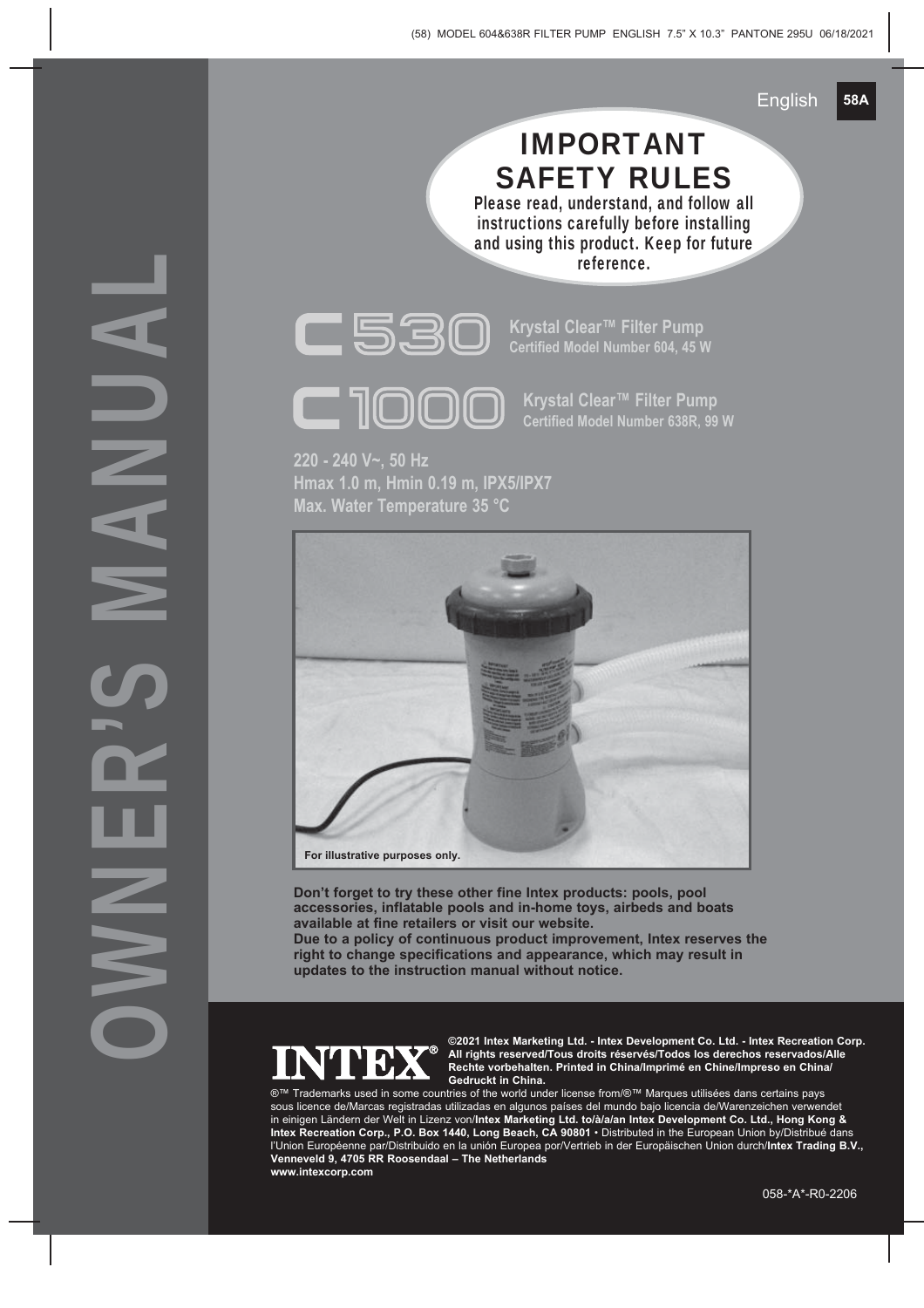**58A** 

#### **TABLE OF CONTENTS**

| $\mathbf{3}$            |
|-------------------------|
| $\overline{\mathbf{4}}$ |
| $5 - 7$                 |
| $7 - 8$                 |
| 8                       |
|                         |
|                         |
| 10                      |
|                         |
|                         |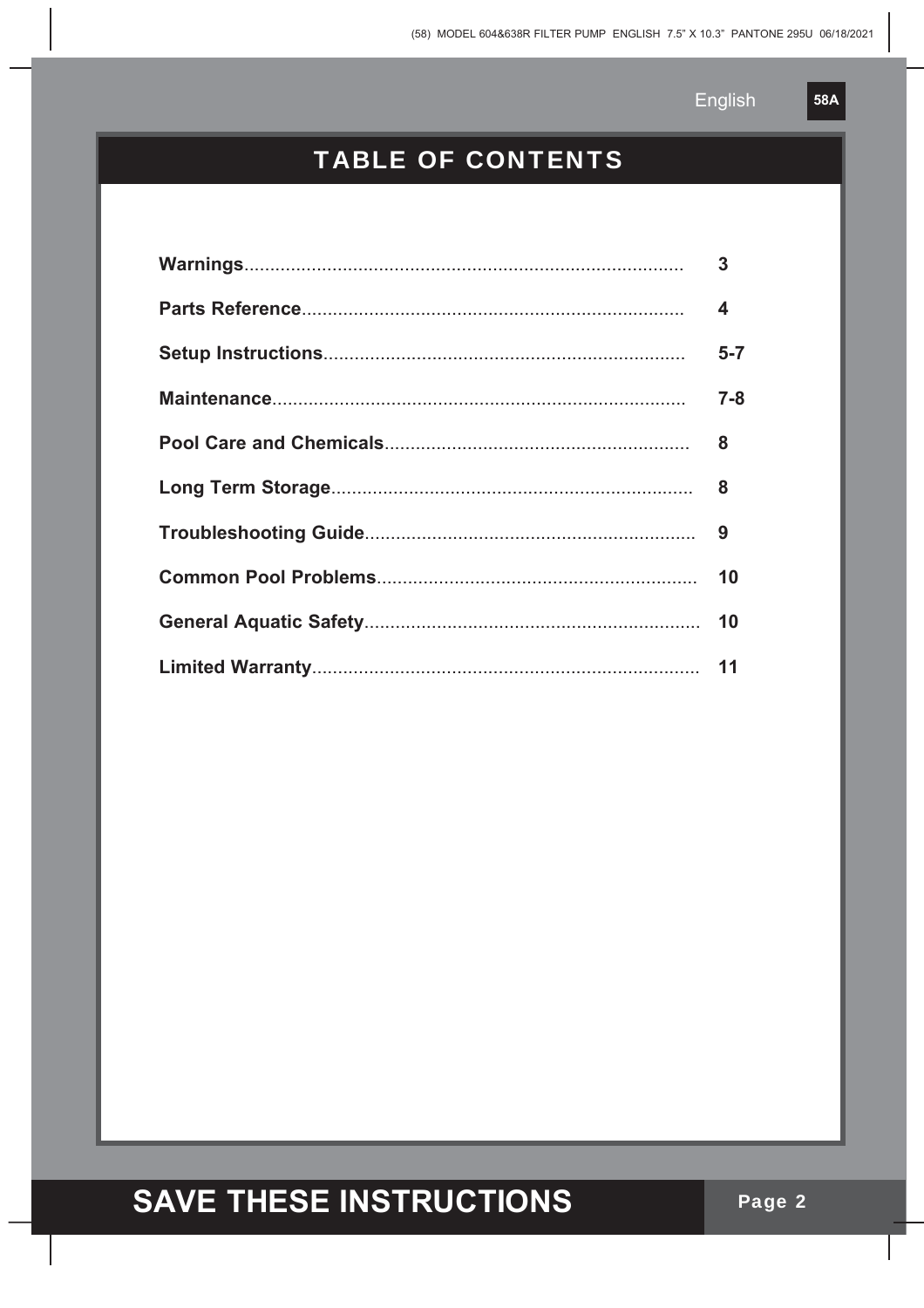**58A**

## IMPORTANT SAFETY RUL

Read, Understand and Follow All Instructions Carefully Before Installing and Using this Product.

## **READ AND FOLLOW ALL INSTRUCTIONS WARNING**

- Always supervise children and those with disabilities.
- Children must stay away from this product and electrical cord(s).
- Children shall not play with the appliance. Cleaning and user maintenance shall not be made by children without supervision.
- This appliance can be used by children aged from 8 years and above and persons with reduced<br>physical, sensory or mental capabilities or lack of experience and knowledge if they have been<br>given supervision or instruction
- 
- Assembly and disassembly by adults only.<br>• Risk of electric shock. Connect this product only to a grounding type receptacle protected by a ground-fault circuit interrupter (GFCI) or residual current device (RCD). Contact a qualified<br>electrician if you cannot verify that the receptacle is protected by a GFCI/RCD. Use a qualified<br>electrician to install the GFCI
- Always unplug this product from the electrical outlet before removing, cleaning, servicing or making any adjustment to the product.
- The plug must be accessible after product is installed.
- Do not bury the electrical cord. Locate the cord where it will not be damaged by lawn mowers, hedge trimmers and other equipment.
- 
- The supply cord cannot be replaced. If the cord is damaged the appliance should be scrapped.<br>• To reduce the risk of electric shock, do not use extension cords, timers, plug adaptors or converter plugs to connect unit to electric supply; provide a properly located outlet.
- Do not attempt to plug in or unplug this product while standing in water or when your hands are wet.
- Keep this product more than 2m away from the pool. (for France only).
- Keep the plug of this product more than 3.5m away from the pool.
- Position this product away from the pool, so as to prevent children from climbing on it and accessing the pool.
- 
- Do not operate this product when the pool is occupied. storable pool is constructed so that it may be readily disassembled for storage and reassembled<br>to its original configuration.
- The appliance is intended only for household use.
- This product is intended to be used only for the purposes described in the manual!

#### **FAILURE TO FOLLOW THESE WARNINGS MAY RESULT IN PROPERTY DAMAGE, ELECTRIC SHOCK, ENTANGLEMENT OR OTHER SERIOUS INJURY OR DEATH.**

These product warnings, instructions and safety rules provided with the product represent some common risks of water recreation devices and do not cover all instances of risk and danger. Please use common sense and good ju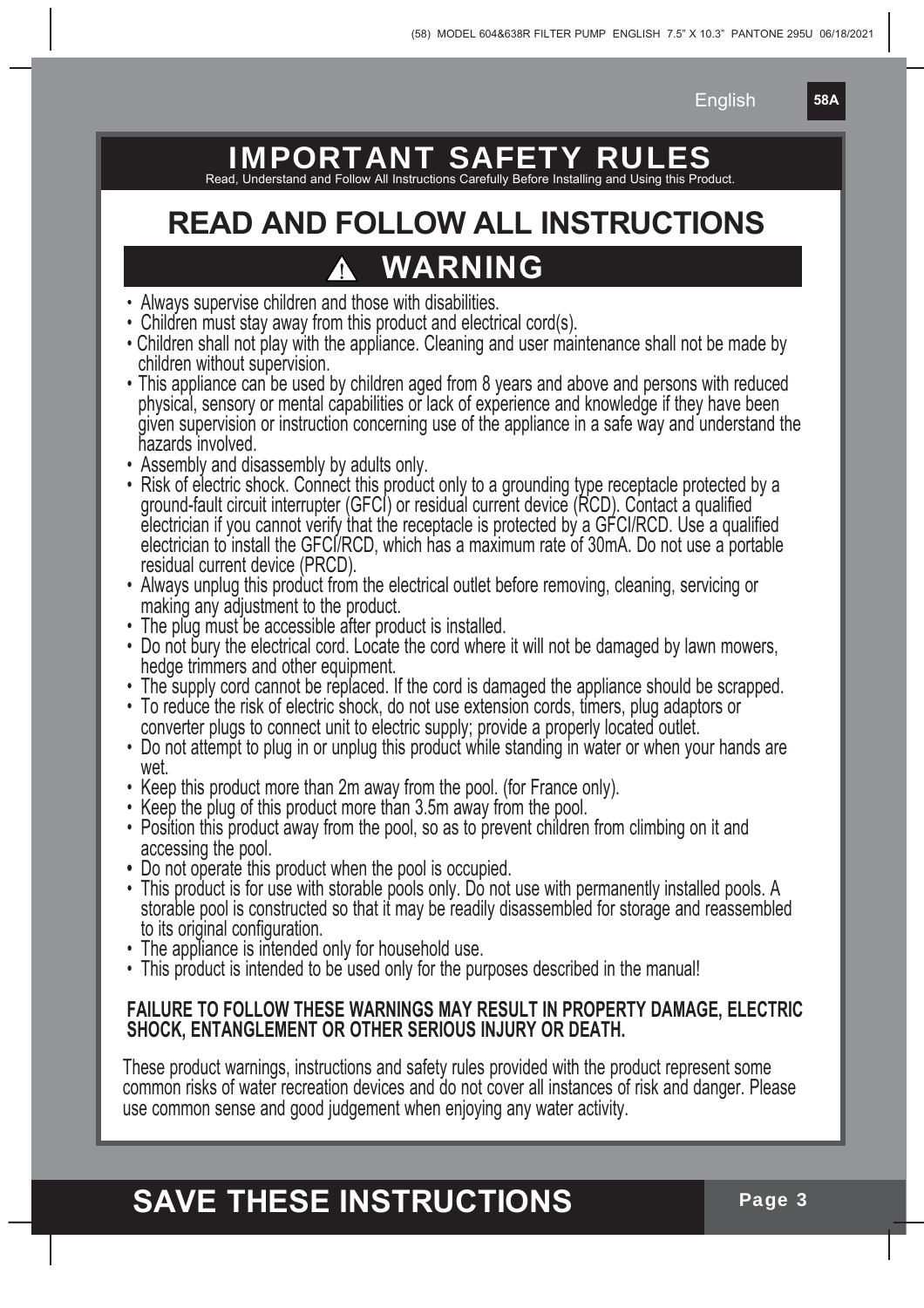**58A**

#### PARTS REFERENCE

Before assembling your product, please take a few minutes to check the contents and become familiar with all the parts.



**NOTE:** Drawings for illustration purpose only. Actual product may vary. Not to scale.

| REF. NO.                                                                                                                                                                                                                                                                                     | <b>DESCRIPTION</b>              | QTY. | <b>SPARE PART NO.</b> |            |       |
|----------------------------------------------------------------------------------------------------------------------------------------------------------------------------------------------------------------------------------------------------------------------------------------------|---------------------------------|------|-----------------------|------------|-------|
|                                                                                                                                                                                                                                                                                              |                                 |      | Model 604             | Model 638R |       |
| 1                                                                                                                                                                                                                                                                                            | AIR RELEASE VALVE               |      | 1                     | 10460      | 10460 |
| $\mathfrak{p}$                                                                                                                                                                                                                                                                               | <b>VALVE O-RING</b>             |      | 1                     | 10264      | 10264 |
| 3                                                                                                                                                                                                                                                                                            | FILTER HOUSING COVER            |      | 1                     | 11868      | 11868 |
| 4                                                                                                                                                                                                                                                                                            | <b>COVER SEAL</b>               |      | 1                     | 10325      | 10325 |
| 5                                                                                                                                                                                                                                                                                            | <b>FILTER CARTRIDGE</b>         |      | 1                     | 29000      | 29000 |
| 6                                                                                                                                                                                                                                                                                            | <b>HOSE SEAL</b>                |      | $\overline{2}$        | 10134      | 10134 |
| $\overline{7}$                                                                                                                                                                                                                                                                               | <b>HOSE CLAMP</b>               |      | $\overline{4}$        | 11489      | 11489 |
| 8                                                                                                                                                                                                                                                                                            | <b>HOSE</b>                     |      | 2                     | 10399      | 10399 |
| 9                                                                                                                                                                                                                                                                                            | <b>STRAINER CONNECTOR</b>       |      | 1                     | 11070      | 11070 |
| 10                                                                                                                                                                                                                                                                                           | POOL INLET JET NOZZLE           |      | 1                     | 12364      | 12364 |
| 11                                                                                                                                                                                                                                                                                           | <b>STRAINER GRID</b>            |      | 1                     | 12197      | 12197 |
| 12                                                                                                                                                                                                                                                                                           | THREADED FILTER HOUSING COLLAR  |      | 1                     | 11869      | 11869 |
| 13                                                                                                                                                                                                                                                                                           | <b>INLET STRAINER CONNECTOR</b> |      | 1                     | 12365      | 12365 |
| 14                                                                                                                                                                                                                                                                                           | AIR JET VALVE                   |      | 1                     | 12363      | 12363 |
| 15                                                                                                                                                                                                                                                                                           | POOL INLET AIR ADAPTOR          |      | 1                     | 12367      | 12368 |
| 16                                                                                                                                                                                                                                                                                           | AIR JET VALVE CAP               |      | 1                     | 12373      | 12373 |
| Type of filter medium<br>Synthetic cartridge #29000<br>$\mathbf{A} \mathbf{B}$ , and a set of the set of the set of the set of the set of the set of the set of the set of the set of the set of the set of the set of the set of the set of the set of the set of the set of the set of the |                                 |      |                       |            |       |

When ordering parts, be sure to quote the model number and part numbers. No tools are required for the assembly.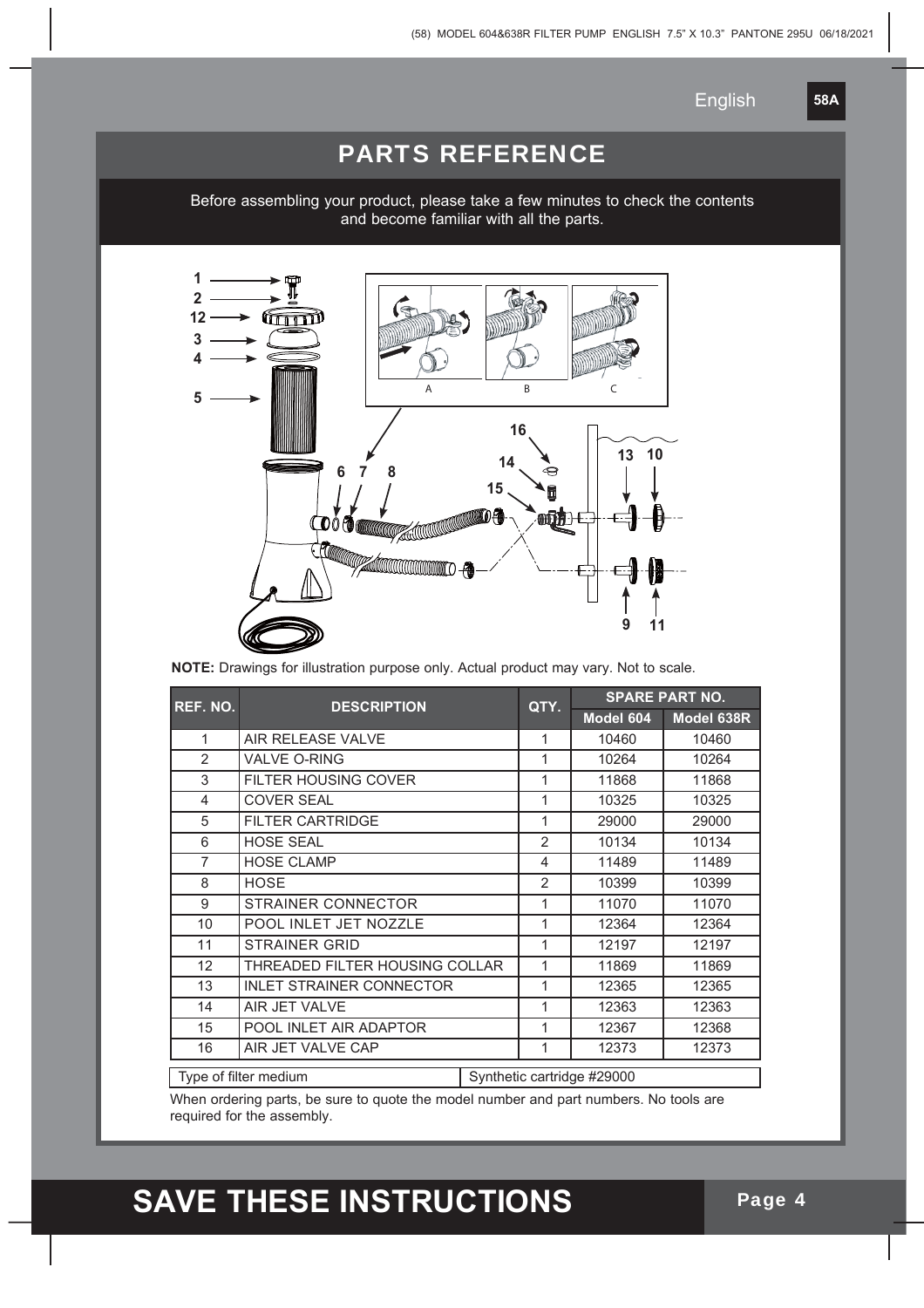**58A**

#### SETUP INSTRUCTIONS

Be sure you have access to water to fill the pool and chemicals for the water. **IMPORTANT: This filter pump is shipped with the air release valve (1) open (open the air release valve if necessary). DO NOT replace the air release valve until you reach STEP #8. Failure to follow these instructions will result in air trapped inside filter housing; the motor will run dry, be noisy and malfunction.**

- **1.** Assemble above-ground-pool first. Carefully follow the pool's installation instructions.
- **2.** Place the filter pump the length of the hose away from the pool wall where the lower black protruding hose connection is "sticking-out". Ensure the filter pump is accessible at all time for service and maintenance.
- **3.** Insert the nozzle union **(13 & 10)** into the upper protruding hose connections, and then attach the pool inlet air adaptor **(15)** to the upper protruding fitting. Screw the air jet valve **(14)** over the pool inlet air adaptor **(15)**. Then insert the strainer union **(9 & 11)** into the lower protruding hose connections. The hoses **(8)** fit over the strainers inserted into the connections.
- **4.** There are two hoses to be connected to the filter pump hose connections. With hose clamps **(7)**, fasten one of the hoses **(8)** to the lower protruding hose connection (marked "+" on the pool liner) and to the upper pump connection (marked "+").
- **5.** Connect the second hose to the pool inlet air adaptor **(15)** and to the lower pump connection. Make sure all the hose clamps **(7)** are tight. **NOTE:** Make sure the air jet valve **(14)** is securely tighten onto the pool inlet air adaptor **(15)** and facing up.
- **6.** In a counter-clockwise motion unscrew the threaded filter housing collar **(12)** from the filter housing. Grasp and remove the housing cover **(3)**. Check to see if a cartridge is inside the housing. If yes, replace the cover, finger tighten the housing collar **(12)** back onto the filter housing.
- **7.** Fill the pool to a level of at least 1-2 inches above the top connection. The water will automatically flow down into the pump.
- **8.** When water starts flowing out of the air release valve hole, screw in the air release valve back into the filter housing cover. Do not over tighten the valve. **NOTE: Venting the system is necessary for air to escape as the filter housing fills with water.**
- **9.** Connect the filter pump to the power outlet. The filter pump is now filtering the water.

### **WARNING**

**Risk of electric shock. Connect this product only to a grounding type receptacle protected by a ground-fault circuit interrupter (GFCI) or residual current device (RCD). Contact a qualified electrician if you cannot verify that the receptacle is protected by a GFCI/RCD. Use a qualified electrician to install the GFCI/RCD, which has a maximum rate of 30mA. Do not use a portable residual current device (PRCD).**

**10.** Operate the filter pump until the desired water clarity is obtained.

 **NOTE:** Never put pool chemicals directly into the filter pump. This may damage the pump and void the warranty.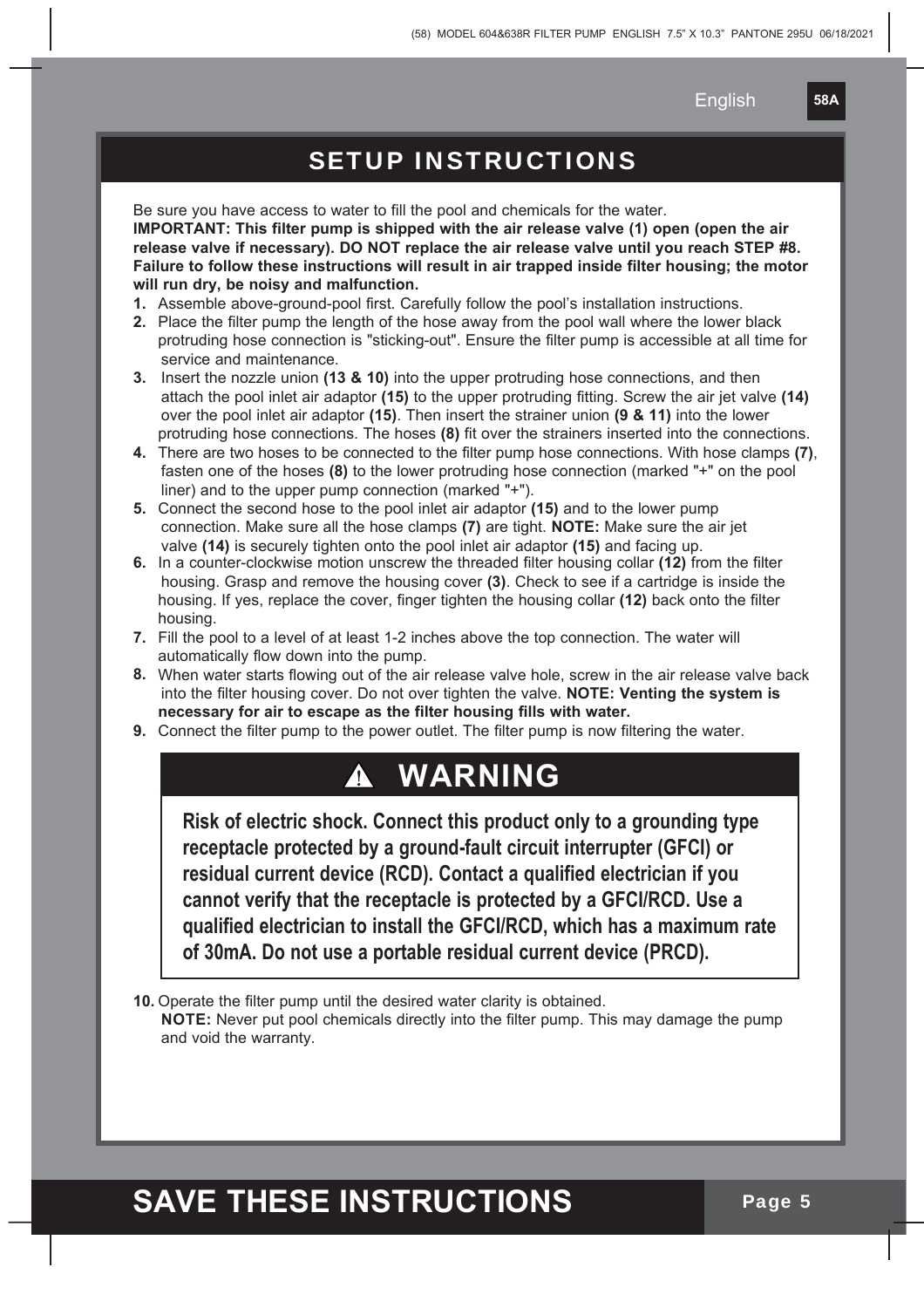**58A**

#### SETUP INSTRUCTIONS (continued)

## **WARNING**

**Position this product away from the pool, so as to prevent children from climbing on it and accessing the pool.**

**It is essential to change any damaged element or set of elements as soon as possible. Use only parts approved by the manufacturer.**

To inspect and change the filter cartridge, disconnect line cord, unscrew the pool inlet nozzle **(10)** and strainer grid **(11)** from the strainer connectors and insert the hat-like plugs into the strainer connectors before servicing the filter. After service, open the air release valve, remove the plugs, allow any air to escape through the valve before tightening the valve again and replace the pool inlet nozzle **(10)** and strain grid **(11)**. The pump is now primed with water again and may be turned on.



The power cord plug to the 220-240 volt electrical power source of the filter pump must be positioned more than 3.5 m away from the pool walls. Check your local authorities to determine the appropriate standard and requirements for "electrical installation of swimming pools and basins equipment". The following table is for reference only:

| <b>Country/Region</b> | <b>Standard Number</b> |
|-----------------------|------------------------|
| International         | IEC 60364-7-702        |
| France                | NF C 15-100-7-702      |
| Germany               | DIN VDE 0100-702       |
| The Netherlands       | NEN 1010-702           |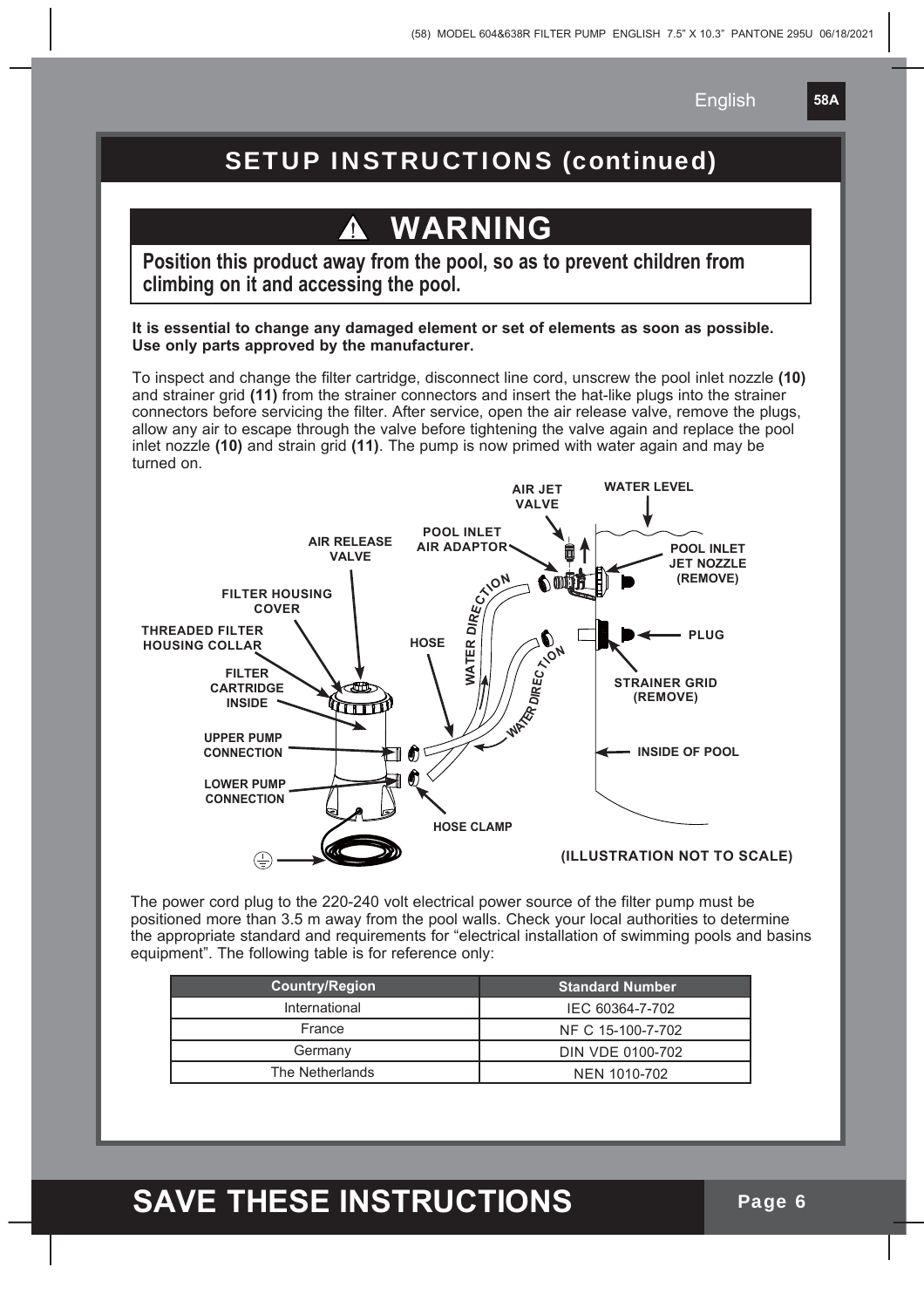**58A**

#### FILTER PUMP STATIONARY MOUNTING OPTION

There are three mounting holes located at the bottom of the filter pump base. These holes are provided because various country's regulations, especially in the European community, require the filter pump to be secured to the ground or to a base in a permanent upright position.

For model 604, these three holes form a triangle pattern and are 135mm from each other. For model 638R, these three holes form a triangle pattern and are 145mm from each other. The holes are slotted with a 7mm width.

The filter pump can be mounted on a cement base or onto a wooden structure to prevent accidental falling over. Total assembly must exceed 18kg. The drawings on the following show two possible ways of upright mounting.



#### CLEANING OR REPLACING FILTER CARTRIDGES

#### **It is recommended that the filter cartridge be replaced at least every 2 weeks. Regularly monitor the filter clogging level.**

- **1.** Make sure filter pump is not operating. Disconnect line cord.
- **2.** To prevent water from escaping the pool, unscrew the pool inlet nozzle **(10)** and strainer grid **(11)** from the strainer connectors and insert the hat-like plugs into the strainer connectors.
- **3.** In a counter-clockwise motion, remove the filter housing collar **(12)** and threaded cover **(3)**. Be careful not to lose the cover seal **(4)**.
- **4.** Remove filter cartridge **(5)** to clean it. The filter may be cleaned from the spray from a water hose.
- **5.** Use judgement as to whether cartridge needs to be replaced. Only use the original Intex cartridge for replacement. See "Parts Reference" section for detail.
- **6.** Return cartridge to filtering position.
- **7.** Return the seal **(4)** and threaded cover **(3)** to their original positions and in a clockwise direction rescrew the housing collar **(12)** onto the filter housing.
- **8.** After service, open the air release valve, remove the plugs, allow any air to escape through the valve before tightening the valve again and replace the pool inlet nozzle **(10)** and strainer grid **(11).** The pump is now primed with water again and may be turned on.
- **9.** Check the inlet and outlet openings regularly to ensure they are not obstructed thus preventing a good filtration.
- **10.** The disposal of any used filter media should be in accordance with applicable local regulation and legislation.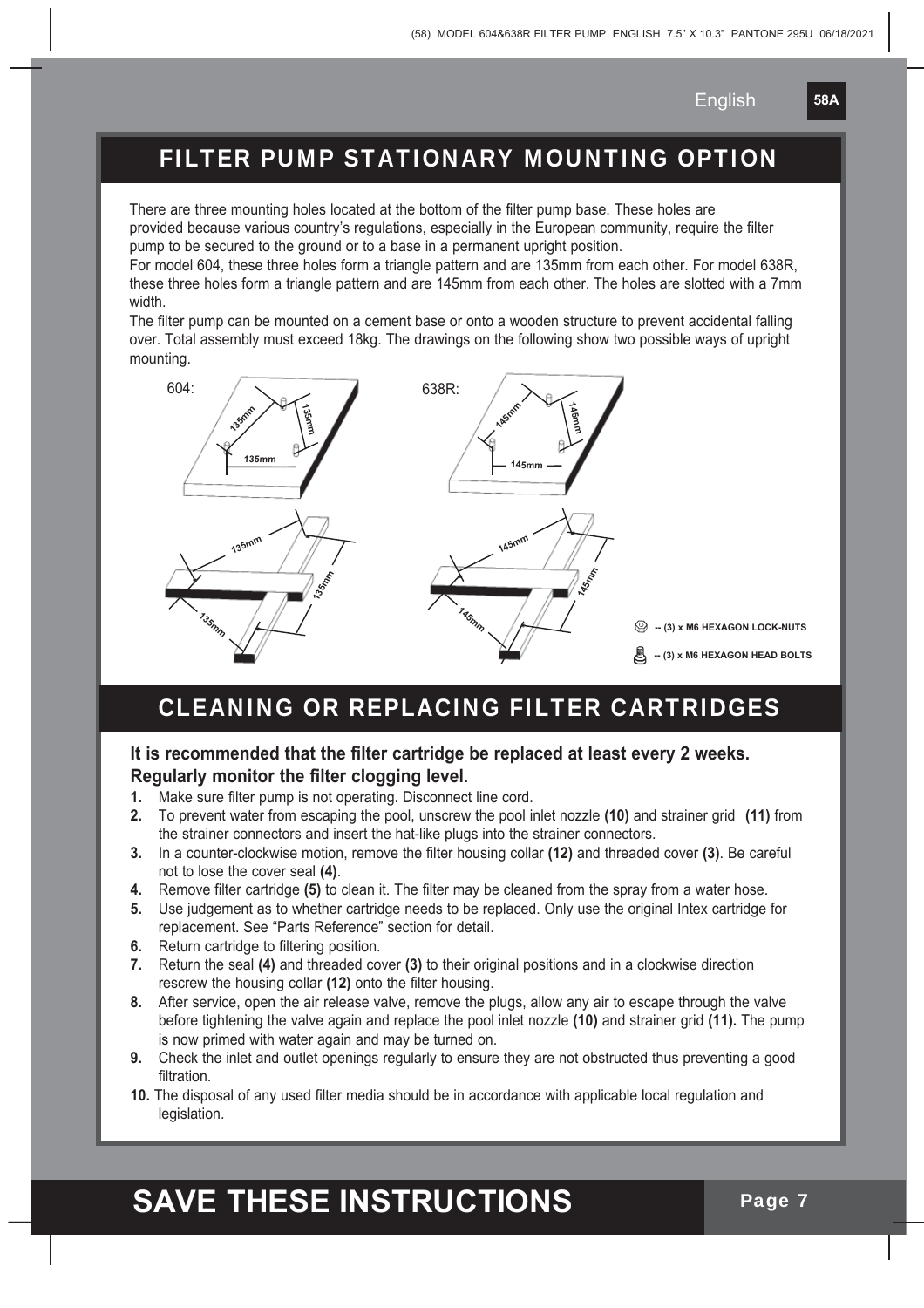**58A**

#### POOL CARE AND CHEMICALS

- All pools require care to keep the water clear and hygienically clean. With proper chemical control, your filter will help attain this objective. Consult your pool supply dealer for instructions regarding the proper use of chlorine, algaecide and other chemical agents required for sparkling clear water.
- Keep pool chemicals away from children.
- Do not replenish chemicals in pool while pool is occupied. Skin or eye irritations could occur.
- Daily pH checking and chemical treatment of the water is very important and can not be overemphasized. Chlorine, algaecide and maintenance of proper pH levels are required when filling the pool as well as during the season. Consult your local swimming pool supply store for instructions.
- The season's first filling of the pool may have brackish water requiring extra water additives and extra filter changes. Do not allow swimming in pool until the pH level is balanced. Consult your local swimming pool supply store for instructions.
- Keep spare filter cartridges on hand. Replace cartridges every two weeks.
- Chlorinated water may damage lawns, gardens or shrubbery as children play in the pool and splash water outside the pool. Lawn areas underneath the pool liner will be destroyed. Note that some types of grass may grow through the liner.
- Filter run time depends on pool size, weather and usage level. Experiment with various run times so as to produce clean clear water.
- European standard EN16713-3 lists some additional pool water quality and water treatment information that can be found at www.intexcorp.com/support.

#### **CAUTION**  $\mathbf{A}$

**Concentrated chlorine solutions may damage the pool liner. Always follow the chemical manufacturer's directions, and the health and hazard warnings.**

#### LONG TERM STORAGE & WINTERIZATION

- **1.** Before emptying your pool for long term storage, or relocation, be sure the water is directed towards an acceptable drain water receptacle away from the house. Check local regulations for specific directions regarding disposal of swimming pool water.
- **2**. Now, drain the pool.
- **3.** When the pool is empty, disconnect all pool hoses **(8)** from the pool and filter pump, simply reverse the set up instructions.
- **4.** Remove the filter cartridge as shown in the Filter Cartridge Cleaning section, steps 2 thru 4.
- **5.** Remove the nozzle and strainer unions from the pool wall. Place the wall plugs into the hose connections. Loosen clamps **(7)** securing the strainer connectors **(9)** before removal.
- **6.** Drain water from the filter pump housing.
- **7.** Leave filter pump pieces and hoses outside to thoroughly air dry.
- **8.** Depending on the cartridge **(5)** usage, a new cartridge may be needed for next season, keep a spare available.
- **9.** Cover the seal **(4)**, air release valve O-ring **(2)** and hose seals **(6)** with petroleum jelly to preserve its resilience during storage.
- **10.** Store the unit and accessories in a dry place. The storage's temperature should be controlled, between 32 degrees Fahrenheit (0 degrees Celsius) and 104 degrees Fahrenheit (40 degrees Celsius) storage location.
- **11.** The original packing can be used for storage.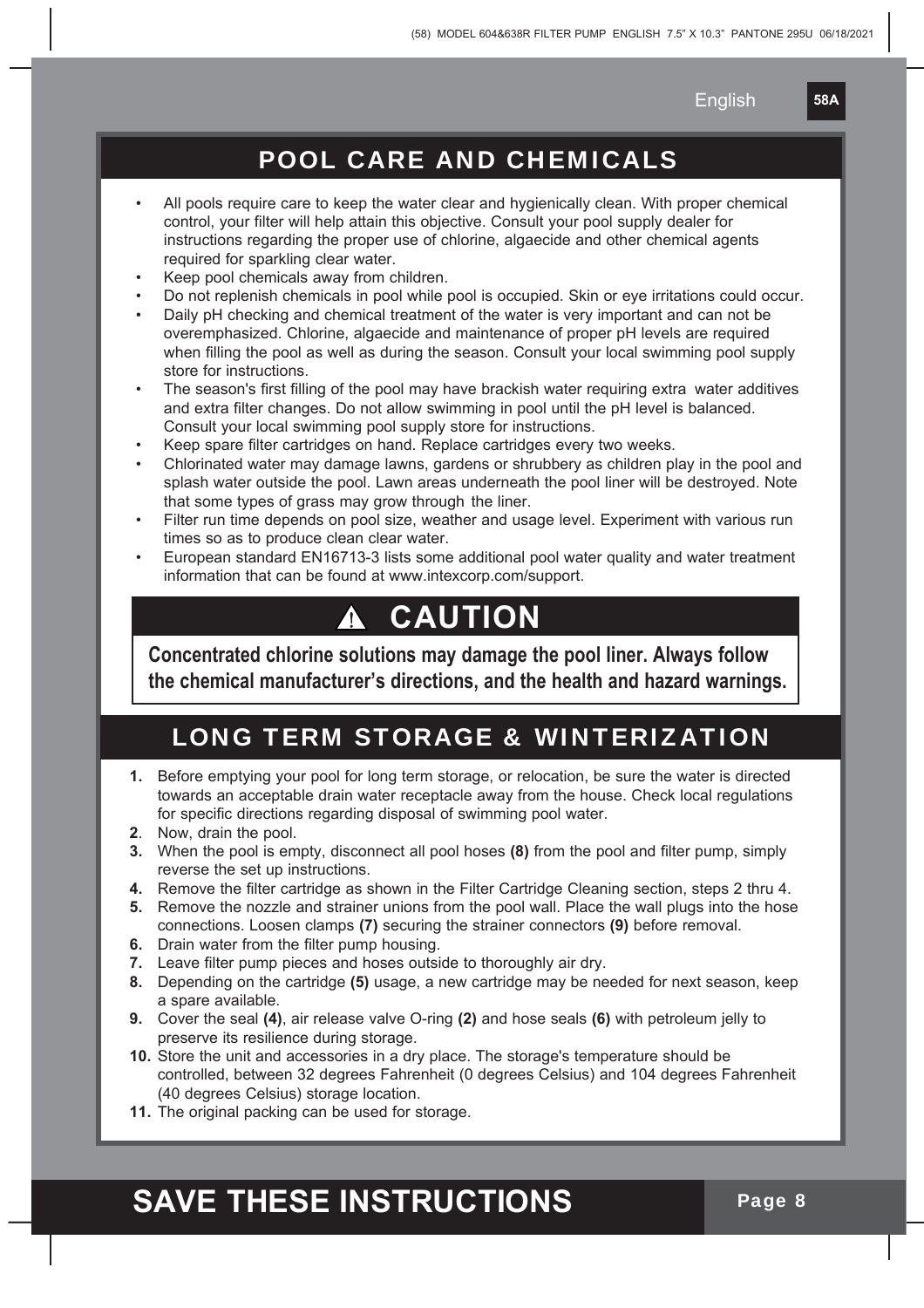**58A**

#### TROUBLESHOOTING GUIDE

| <b>TROUBLE</b>                                                   | <b>CAUSE</b>                                                                                                                                                                                                                                                                             | <b>SOLUTION</b>                                                                                                                                                                                                                                                                                                                                                                                                                                   |
|------------------------------------------------------------------|------------------------------------------------------------------------------------------------------------------------------------------------------------------------------------------------------------------------------------------------------------------------------------------|---------------------------------------------------------------------------------------------------------------------------------------------------------------------------------------------------------------------------------------------------------------------------------------------------------------------------------------------------------------------------------------------------------------------------------------------------|
| <b>FILTER MOTOR</b><br><b>FAILS TO START</b>                     | • The motor is not plugged in.<br>The GFCI/RCD circuit breaker is<br>tripped.<br>Motor too hot and overload<br>protection is shut off.                                                                                                                                                   | • Filter cord must be plugged into a 3 wire outlet<br>that is protected by a Class A Ground Fault<br>Circuit Interrupter, or RCD.<br>Reset circuit breaker. If circuit breaker trips<br>repeatedly, your electrical system may have<br>a defect. Turn off circuit breaker and call an<br>electrician to correct the problem.<br>Let the motor cool down.                                                                                          |
| <b>FILTER DOESN'T</b><br><b>CLEAN POOL</b>                       | • Improper chlorine or pH levels.<br>• Filter cartridge is dirty.<br>• Damaged cartridge.<br>• Excessively dirty pool.<br>The strainer screen is<br>restricting the water flow.                                                                                                          | • Adjust the chlorine and pH level. Consult your<br>local swimming pool supply stores.<br>· Clean or replace cartridge.<br>• Check the cartridge for holes. Replace if<br>damaged.<br>• Operate the filter for longer periods.<br>• Clean the strainer screen at the inlet.                                                                                                                                                                       |
| FILTER DOESN'T PUMP<br>WATER OR FLOW IS<br><b>VERY SLOW</b>      | • Clogged inlet or discharge.<br>• An air leak on the intake line.<br>· Scale or buildup on cartridge.<br>• Excessively dirty pool.<br>· Dirty filter cartridge.<br>• The nozzle and strainer connection<br>are reversed.<br>• Pool inlet air adaptor connected to<br>the wrong fitting. | • Clear any obstructions in the intake hose by<br>discharging it inside pool wall.<br>• Tighten hose clamps, check hoses for<br>damage, check pool water level.<br>Replace cartridge.<br>Clean cartridge more often.<br>• Install the nozzle at the upper position of the<br>pool inlet, and the strainer at the lower position<br>of the pool outlet.<br>• Make sure the pool inlet air adaptor is<br>connected to the pool inlet upper fitting. |
| PUMP DOESN'T WORK                                                | • Low water level.<br>• Strainer screen plugged up.<br>• An air leak on the intake hose.<br>• Faulty motor or the impeller is jammed.<br>• An air lock inside the cartridge<br>chamber.                                                                                                  | Fill pool to correct water level.<br>• Clean strainer screens at pool inlet.<br>• Tighten hose clamps, check hose for damage.<br>• Clear any sticks or leaves in the intake hose.<br>• Open the release valve at top of pump.                                                                                                                                                                                                                     |
| <b>TOP COVER</b><br><b>LEAKING</b>                               | • O-ring missing.<br>• Cover or air release valve are not<br>tight.                                                                                                                                                                                                                      | • Remove cover & check for O-ring.<br>• Tighten cover or valve (Manually).                                                                                                                                                                                                                                                                                                                                                                        |
| <b>HOSE LEAKING</b>                                              | • Hose clamps are not well-fitted.<br>Hose o-ring dislodged when<br>connecting the hose.<br>• Hose broken.                                                                                                                                                                               | • Tighten or change hose clamps.<br>• Put the o-ring back into the groove.<br>• Replace a new hose.                                                                                                                                                                                                                                                                                                                                               |
| <b>AIR LOCK</b>                                                  | There's air trapped in the pump<br>housing and inlet hose.                                                                                                                                                                                                                               | Open air release valve, lift and lower the inlet<br>hose until water starts to flow out of the air<br>release valve, close air release valve.                                                                                                                                                                                                                                                                                                     |
| POOL INLET AIR<br><b>ADAPTOR/AIR JET</b><br><b>VALVE LEAKING</b> | • Hose clamps are not well-fitted.<br>• Air jet valve is not tight and facing<br>up.<br>• Air jet valve internal seal blocked.<br>Air jet valve internal seal dirty.<br>• Air jet valve broken.                                                                                          | Tighten or reinstall hose clamps.<br>Tighten air jet valve and make sure it's facing up.<br>• Plug in the pump and run for few seconds, then<br>unplug, repeat 3 times.<br>• Remove air jet valve, flush dirt out with water and<br>replace valve back.<br>• Replace a new air jet valve.                                                                                                                                                         |
| <b>SMALL LEAK FROM</b><br>AIR JET VALVE WHEN<br>PUMP IS ON       | Accessories attached to the water<br>circulation line.                                                                                                                                                                                                                                   | Remove all the accessories (such as solar mat, auto pool<br>cleaner, LED light) from the water circulation line and<br>place the air jet valve cap (16) over the air jet valve (14).<br>Do not cover the air jet valve (14) with the valve cap (16)<br>under normal situation or when the pump is operating.                                                                                                                                      |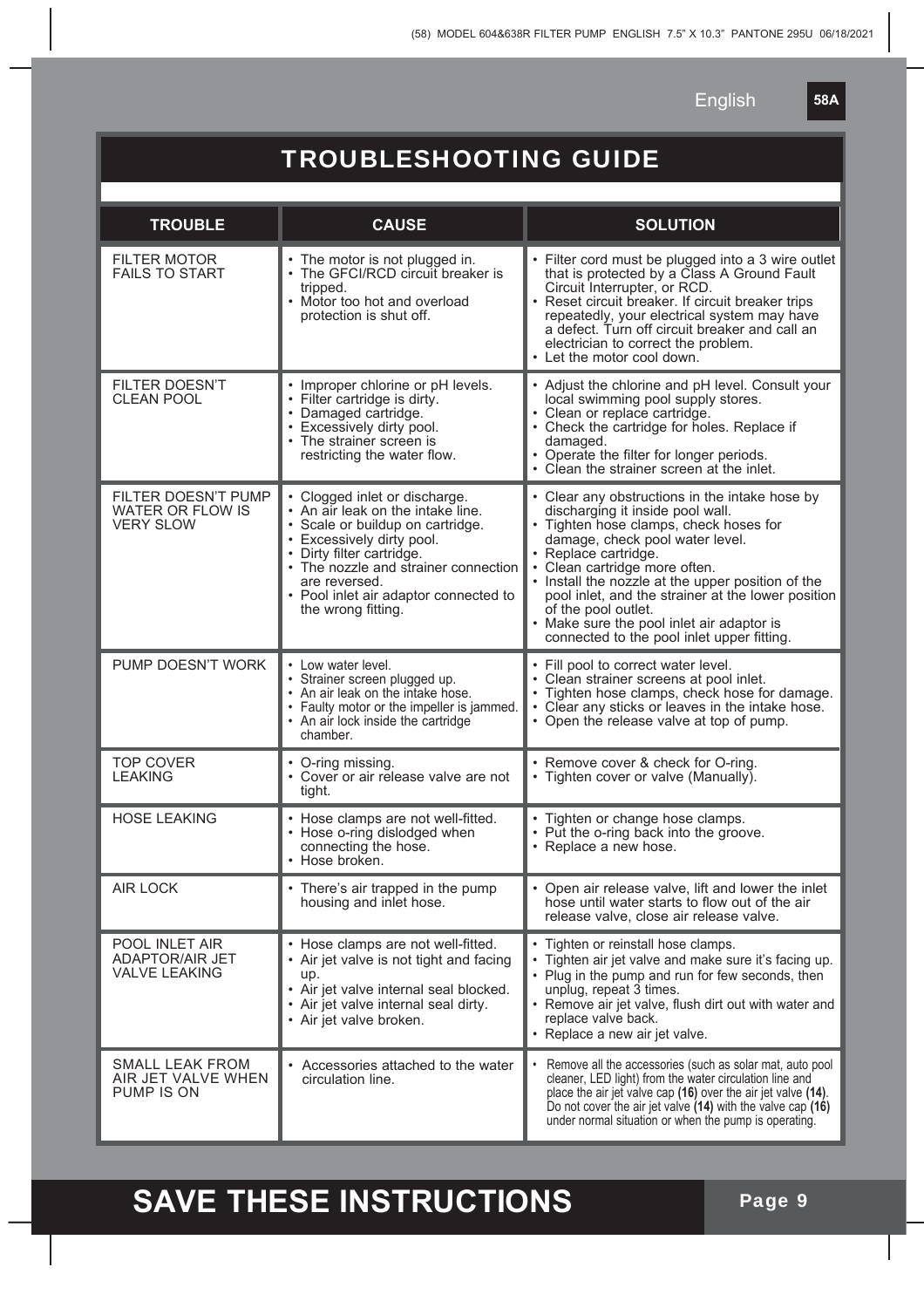**58A**

| <b>COMMON POOL PROBLEMS</b>                          |                                                                                                                     |                                                                                                              |                                                                                                                                                                 |  |  |  |  |
|------------------------------------------------------|---------------------------------------------------------------------------------------------------------------------|--------------------------------------------------------------------------------------------------------------|-----------------------------------------------------------------------------------------------------------------------------------------------------------------|--|--|--|--|
| <b>PROBLEM</b>                                       | <b>DESCRIPTION</b>                                                                                                  | <b>CAUSE</b>                                                                                                 | <b>SOLUTION</b>                                                                                                                                                 |  |  |  |  |
| AI GAF                                               | • Greenish water.<br>• Green or black<br>spots on pool liner.<br>• Pool liner is slippery<br>and/or has a bad odor. | • Chlorine and pH levels<br>need adjustment.                                                                 | • Super chlorinate with shock<br>treatment. Correct pH to your<br>pool store's recommended level.<br>• Vacuum pool bottom.<br>• Maintain proper chlorine level. |  |  |  |  |
| <b>COLORED</b><br><b>WATER</b>                       | • Water turns blue.<br>brown, or black<br>when first treated<br>with chlorine.                                      | • Copper, iron or manganese<br>in water being oxidized by<br>the added chlorine.<br>This is Common.          | • Adjust pH level to the<br>recommended level.<br>• Run filter until water is clear.<br>• Clean cartridge frequently.                                           |  |  |  |  |
| <b>SUSPENDED</b><br><b>MATTER IN</b><br><b>WATER</b> | • Water is cloudy or<br>milky.                                                                                      | • "Hard water" caused<br>by a too high pH level.<br>• Chlorine content is low.<br>• Foreign matter in water. | • Correct the pH level. Check<br>with your pool dealer for advice.<br>• Adjust the chlorine level.<br>• Clean or replace your filter.                           |  |  |  |  |
| <b>CHRONIC LOW</b><br><b>WATER LEVEL</b>             | • Level is lower than<br>on previous day.                                                                           | • Rip or hole in pool<br>liner or hoses.<br>• The drain valves are loose.                                    | • Repair with a patch kit.<br>• Finger tighten all caps.                                                                                                        |  |  |  |  |
| <b>SEDIMENT ON</b><br>POOL BOTTOM                    | • Dirt or sand on<br>pool floor.                                                                                    | • Heavy use, getting in<br>and out of pool.                                                                  | • Use Intex pool vacuum to<br>clean bottom of pool.                                                                                                             |  |  |  |  |
| <b>SURFACE</b><br><b>DEBRIS</b>                      | • Leaves, insects etc.                                                                                              | • Pool too close to trees.                                                                                   | • Use Intex pool skimmer.                                                                                                                                       |  |  |  |  |

#### **IMPORTAN**

**If you continue to experience difficulty, please contact our Consumer Service Department for assistance. See separate "Authorized Service Centers" sheet.**

#### **GENERAL AQUATIC SAFETY**

**Water recreation is both fun and therapeutic. However, it involves inherent risks of injury and death. To reduce your risk of injury, read and follow all product, package and package insert warnings and instructions. Remember, however, that product warnings, instructions and safety guidelines cover some common risks of water recreation, but do not cover all risks and or dangers.**

**For additional safeguards, also familiarize yourself with the following general guidelines as well as guidelines provided by nationally recognized Safety Organizations:**

- Demand constant supervision. A competent adult should be appointed as a "lifeguard" or water watcher, especially when children are in and aroundthe pool.
- Learn to swim.
- Take the time to learn CPR and first aid.
- Instruct anyone who is supervising pool users about potential pool hazards and about the use of protective devices such as locked doors, barriers, etc.
- Instruct all pool users, including children what to do in case of an emergency.
- Always use common sense and good judgement when enjoying any water activity.
- Supervise, supervise, supervise.